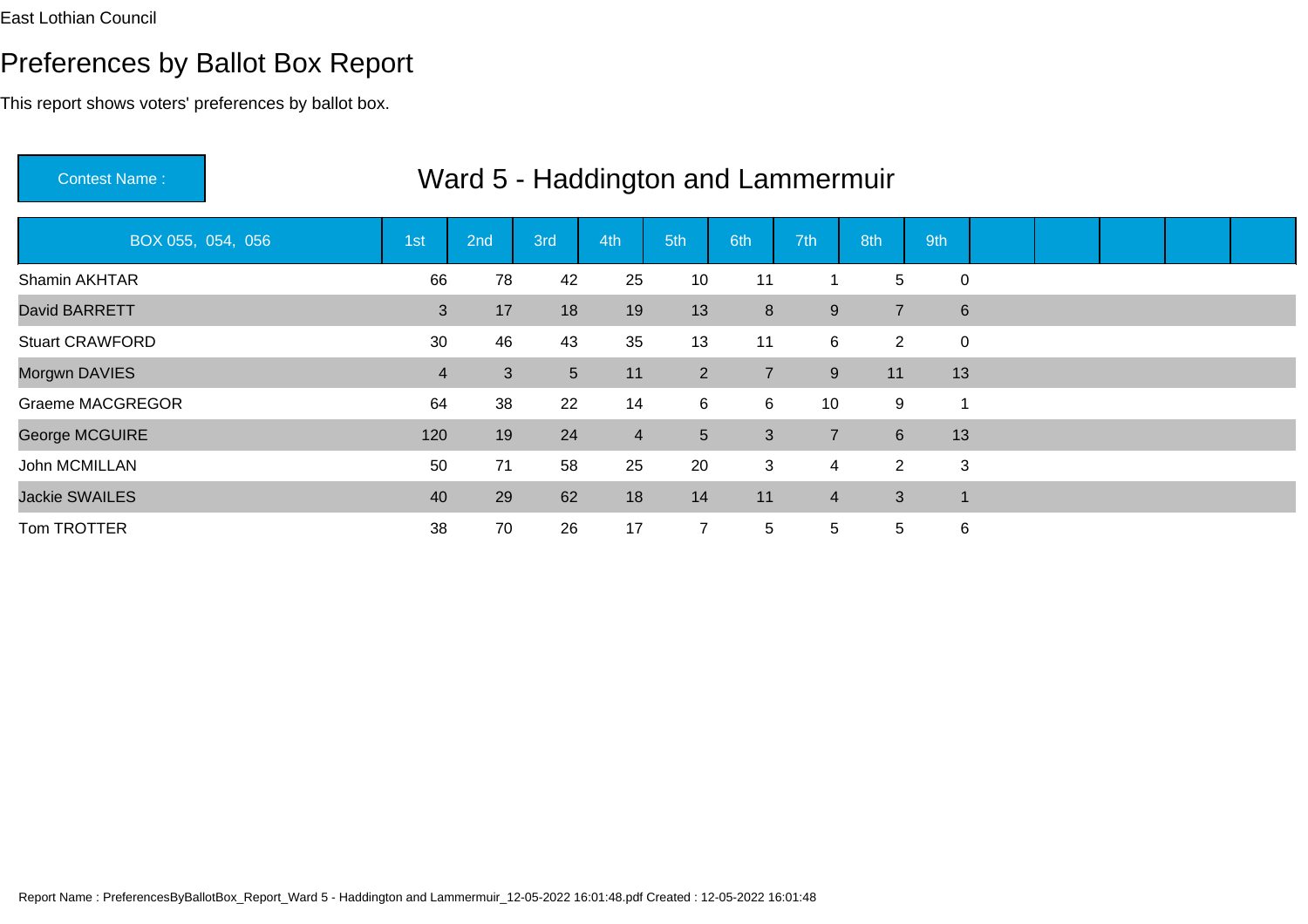## Preferences by Ballot Box Report

| <b>Contest Name:</b>    |                | Ward 5 - Haddington and Lammermuir |                |                |                |                 |                |                |                  |  |  |  |
|-------------------------|----------------|------------------------------------|----------------|----------------|----------------|-----------------|----------------|----------------|------------------|--|--|--|
| <b>BOX 057</b>          | 1st            | 2nd                                | 3rd            | 4th            | 5th            | 6th             | 7th            | 8th            | 9th              |  |  |  |
| Shamin AKHTAR           | 40             | 65                                 | 29             | 18             | 9              | 6               | 6              |                |                  |  |  |  |
| David BARRETT           | 2 <sup>1</sup> | $6 \overline{6}$                   | 17             | 10             | 15             | 3               | $\overline{7}$ | $\overline{4}$ | $2^{\circ}$      |  |  |  |
| <b>Stuart CRAWFORD</b>  | 9              | 32                                 | 25             | 31             | $\overline{7}$ | 10              | 3              | $2^{\circ}$    | 0                |  |  |  |
| Morgwn DAVIES           | 3              | 3                                  | $\overline{7}$ | 12             | $\overline{4}$ | 3               | 4              | $\overline{4}$ | $6 \overline{6}$ |  |  |  |
| <b>Graeme MACGREGOR</b> | 42             | 57                                 | 16             | 9              | 8              | $\overline{2}$  |                | 5              |                  |  |  |  |
| George MCGUIRE          | 60             | 9                                  | 22             | $2^{\circ}$    | $\mathbf 0$    | 2               | 1              | 8              | 10               |  |  |  |
| John MCMILLAN           | 72             | 52                                 | 27             | 16             | 8              | 8               | $\overline{2}$ | 1              | 0                |  |  |  |
| <b>Jackie SWAILES</b>   | 17             | 14                                 | 57             | 13             | $\overline{7}$ | $5\phantom{.0}$ | $\overline{2}$ | $2^{\circ}$    | $\mathbf 1$      |  |  |  |
| Tom TROTTER             | 56             | 40                                 | 18             | $\overline{7}$ | $\overline{7}$ | 3               | 4              | 1              | $\overline{4}$   |  |  |  |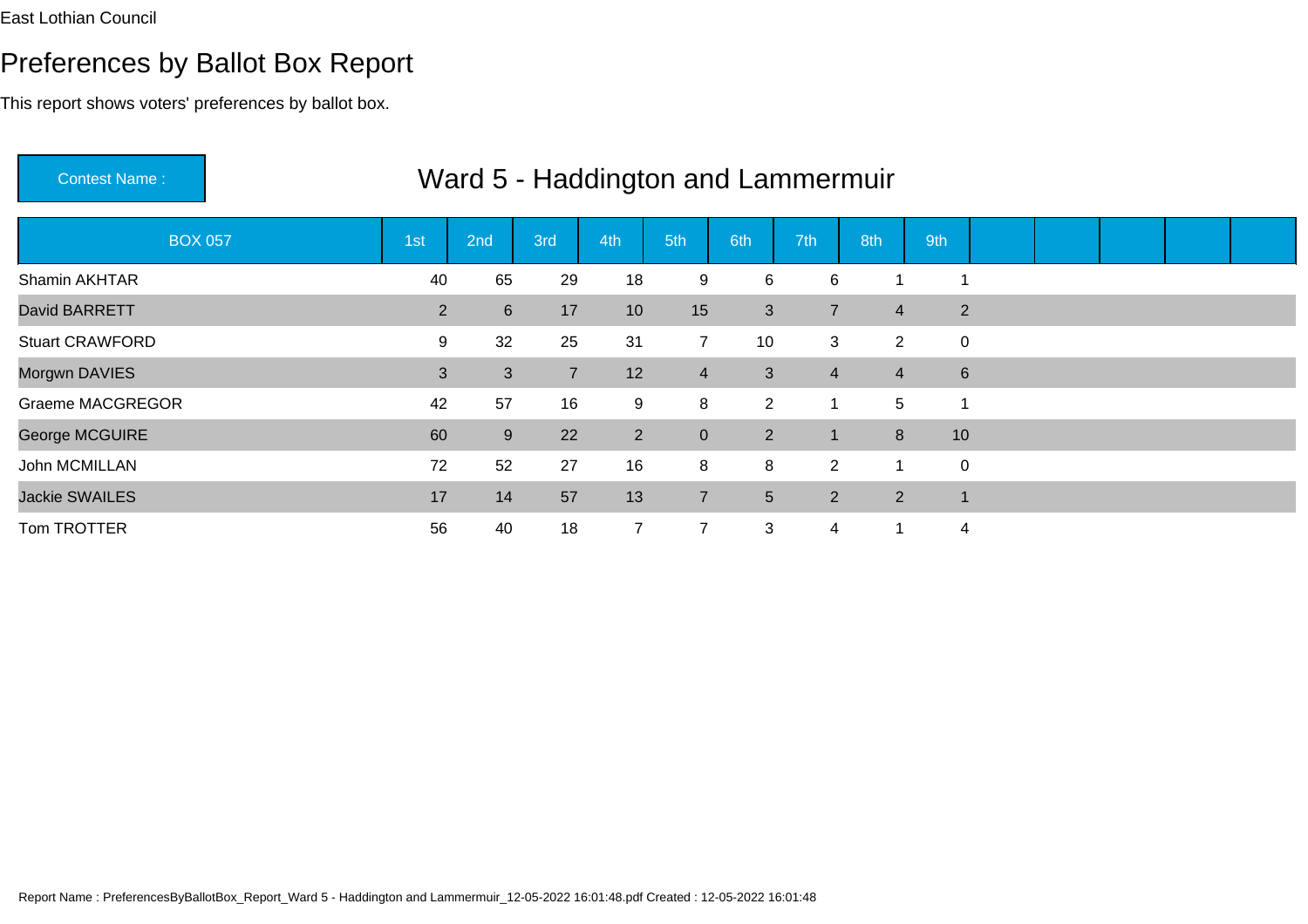## Preferences by Ballot Box Report

This report shows voters' preferences by ballot box.

|                         |                 | $\cdots$       |                 |                | <b>Prodomlyton and Earninonnair</b> |                |                |                |                |                |  |  |
|-------------------------|-----------------|----------------|-----------------|----------------|-------------------------------------|----------------|----------------|----------------|----------------|----------------|--|--|
| <b>BOX 058</b>          | 1st             | 2nd            | 3rd             | 4th            | 5th                                 | 6th            | 7th            | 8th            | 9th            |                |  |  |
| Shamin AKHTAR           | 45              | 71             | 32              | 30             | 16                                  | 6              | 4              | $\overline{2}$ | $\overline{0}$ |                |  |  |
| David BARRETT           | $5\phantom{.0}$ | 15             | 16              | 12             | 13                                  | $\overline{4}$ | 10             | 5 <sup>5</sup> |                | 3              |  |  |
| <b>Stuart CRAWFORD</b>  | 8               | 28             | 31              | 27             | 11                                  | 18             | 3              | 5              | $\mathbf 0$    |                |  |  |
| Morgwn DAVIES           | 12              | 5 <sup>5</sup> | 10 <sup>°</sup> | 6              | $\overline{2}$                      | $\overline{2}$ | 5 <sup>5</sup> | 9              |                | $\overline{4}$ |  |  |
| <b>Graeme MACGREGOR</b> | 55              | 71             | 16              | 16             | 8                                   | $\overline{4}$ | $2^{\circ}$    | $\overline{1}$ | $\mathbf 0$    |                |  |  |
| George MCGUIRE          | 70              | 12             | 16              | $\overline{7}$ | $\mathbf 1$                         | $\overline{2}$ | 1              | $\overline{4}$ | 18             |                |  |  |
| John MCMILLAN           | 65              | 69             | 43              | 26             | 13                                  | $\overline{4}$ | 6              | $\mathbf 1$    | $\mathbf 0$    |                |  |  |
| <b>Jackie SWAILES</b>   | 37              | 14             | 60              | 16             | 14                                  | $\overline{7}$ | 3              | -1             |                | $\overline{0}$ |  |  |
| Tom TROTTER             | 77              | 58             | 33              | 9              | $\overline{5}$                      | 6              | $\overline{2}$ | $\mathbf 1$    | $\mathbf 0$    |                |  |  |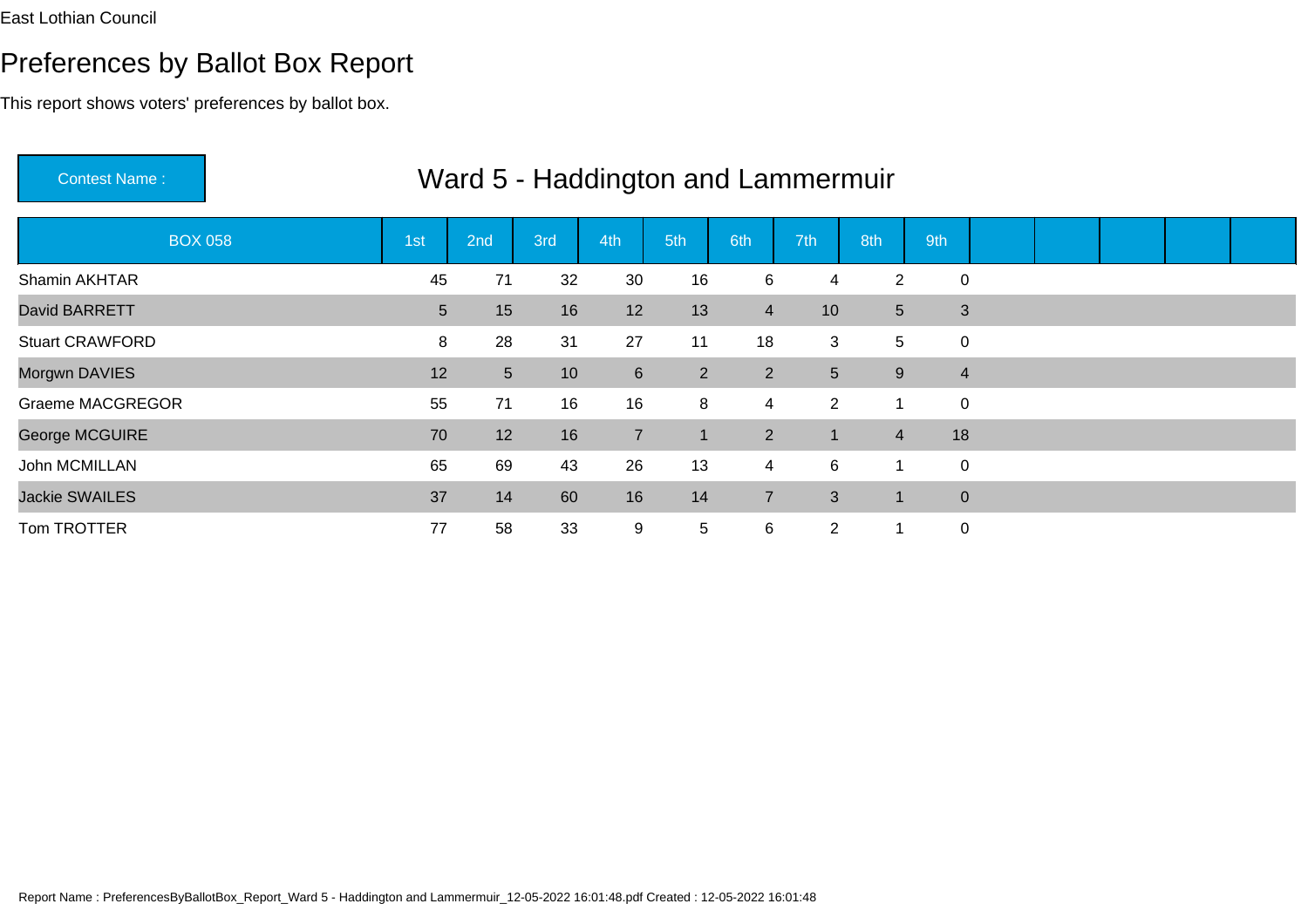## Preferences by Ballot Box Report

| <b>Contest Name:</b>    |                |                  |             | Ward 5 - Haddington and Lammermuir |                 |                |                |                |                |  |  |  |
|-------------------------|----------------|------------------|-------------|------------------------------------|-----------------|----------------|----------------|----------------|----------------|--|--|--|
| <b>BOX 059</b>          | 1st            | 2nd              | 3rd         | 4th                                | 5th             | 6th            | 7th            | 8th            | 9th            |  |  |  |
| Shamin AKHTAR           | 51             | 80               | 27          | 14                                 | 11              | 4              | 3              | 1              | $\mathbf 0$    |  |  |  |
| David BARRETT           | $\overline{7}$ | 9                | 16          | 14                                 | 8               | $2^{\circ}$    | 4              | $\overline{2}$ | $\overline{1}$ |  |  |  |
| <b>Stuart CRAWFORD</b>  | 16             | 29               | 28          | 25                                 | 9               | $\overline{7}$ | 4              | $\mathbf 0$    | 1              |  |  |  |
| Morgwn DAVIES           |                | 3                | $6^{\circ}$ | $6 \overline{6}$                   | $\overline{4}$  | $\mathbf 1$    | 3              | $\overline{2}$ | 3              |  |  |  |
| <b>Graeme MACGREGOR</b> | 44             | 67               | 29          | 10                                 | 6               | $\mathbf 0$    | 0              | 3              | 1              |  |  |  |
| George MCGUIRE          | 69             | $6 \overline{6}$ | 11          | $\mathbf{3}$                       | $\overline{4}$  | $\mathbf{0}$   | $\overline{0}$ | 5              | $6\phantom{1}$ |  |  |  |
| John MCMILLAN           | 65             | 69               | 30          | 18                                 | 10 <sup>°</sup> | 5              | $\overline{2}$ | -1             | 1              |  |  |  |
| <b>Jackie SWAILES</b>   | 45             | 15               | 81          | 19                                 | 8               | $\overline{7}$ | $\overline{0}$ | -1             | $\mathbf 0$    |  |  |  |
| Tom TROTTER             | 63             | 46               | 32          | 14                                 | 3               | 5              | $\overline{2}$ | 1              | 1              |  |  |  |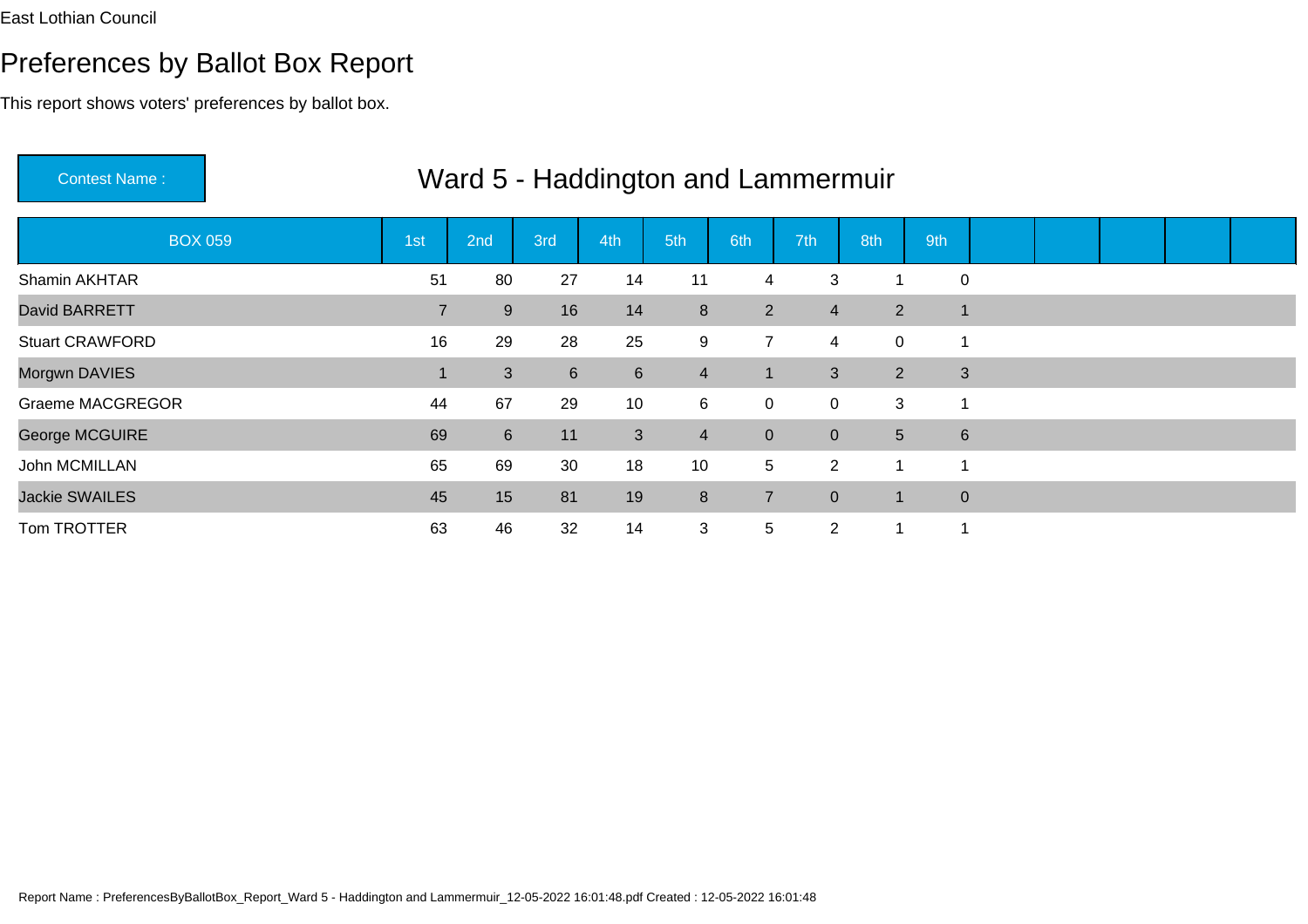## Preferences by Ballot Box Report

| <b>Contest Name:</b>    |                |                 |                |                |                | Ward 5 - Haddington and Lammermuir |                |                |                |  |  |  |
|-------------------------|----------------|-----------------|----------------|----------------|----------------|------------------------------------|----------------|----------------|----------------|--|--|--|
| <b>BOX 060</b>          | 1st            | 2nd             | 3rd            | 4th            | 5th            | 6th                                | 7th            | 8th            | 9th            |  |  |  |
| Shamin AKHTAR           | 41             | 71              | 30             | 18             | 11             | 4                                  | $\overline{2}$ | 1              | $\mathbf 0$    |  |  |  |
| David BARRETT           | 11             | 15              | 12             | 15             | 8              | $5\phantom{.0}$                    | 9              | $\overline{2}$ | $\mathbf 0$    |  |  |  |
| <b>Stuart CRAWFORD</b>  | 16             | 20              | 33             | 29             | 6              | 12                                 |                | $\overline{2}$ | $\mathbf 0$    |  |  |  |
| Morgwn DAVIES           | $6\phantom{1}$ | 3               | $\overline{4}$ | $\mathbf{1}$   | $\overline{4}$ | $\mathbf{3}$                       | $\overline{4}$ | $\overline{7}$ | $\overline{4}$ |  |  |  |
| <b>Graeme MACGREGOR</b> | 46             | 54              | 18             | 10             | 6              | 1                                  | $\overline{2}$ | 3              | 3              |  |  |  |
| George MCGUIRE          | 56             | 10 <sup>°</sup> | 18             | 5 <sup>5</sup> | 3              | $\overline{4}$                     | 2 <sup>1</sup> | $\overline{2}$ | $9\,$          |  |  |  |
| John MCMILLAN           | 74             | 46              | 35             | 18             | 8              | $\overline{2}$                     | $\overline{2}$ | $\overline{2}$ | $\mathbf 0$    |  |  |  |
| <b>Jackie SWAILES</b>   | 19             | 21              | 43             | 24             | 13             | 2                                  | $\overline{2}$ | 3              | $\mathbf 0$    |  |  |  |
| Tom TROTTER             | 53             | 50              | 27             | 10             | 3              | $\overline{2}$                     | 4              | 3              | $\overline{2}$ |  |  |  |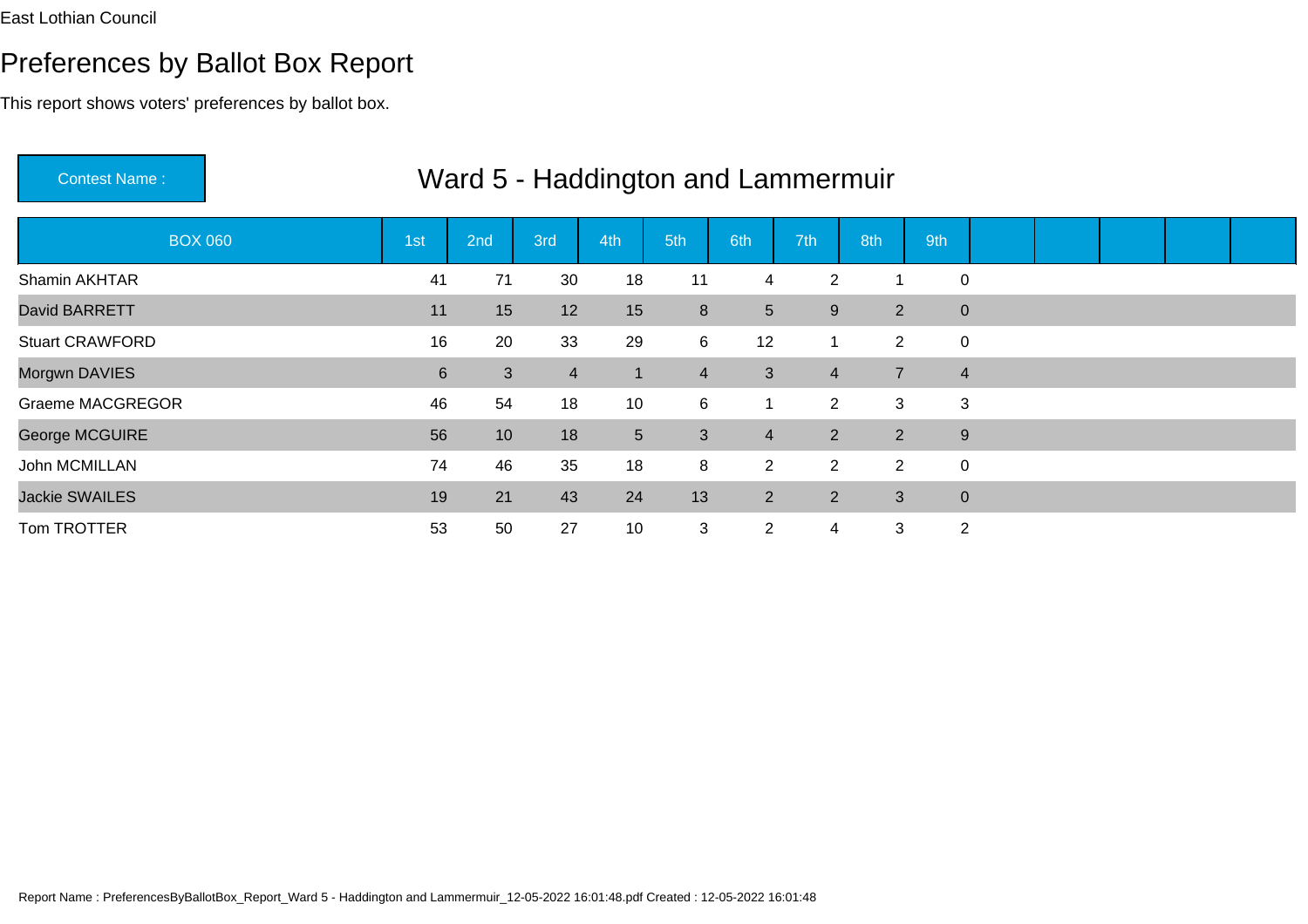## Preferences by Ballot Box Report

This report shows voters' preferences by ballot box.

|                         |                | <u>vvalu J - Haudington and Lamnemmur</u> |                 |                |                |                |                |                |     |                         |  |  |
|-------------------------|----------------|-------------------------------------------|-----------------|----------------|----------------|----------------|----------------|----------------|-----|-------------------------|--|--|
| <b>BOX 061</b>          | 1st            | 2nd                                       | 3rd             | 4th            | 5th            | 6th            | 7th            | 8th            | 9th |                         |  |  |
| Shamin AKHTAR           | 43             | 81                                        | 36              | 19             | 9              | 4              | 3              | $\overline{2}$ |     | $\mathbf 0$             |  |  |
| David BARRETT           | $\overline{7}$ | 10                                        | $6\overline{6}$ | 15             | 11             | 9              | 3              | $\overline{7}$ |     | 3                       |  |  |
| <b>Stuart CRAWFORD</b>  | 11             | 31                                        | 51              | 30             | 11             | 12             | 8              | 0              |     | 0                       |  |  |
| Morgwn DAVIES           | 5 <sup>5</sup> | 2 <sup>1</sup>                            | 14              | $\overline{7}$ | 1              | 9              | 4              | $\overline{4}$ |     | $5\phantom{.0}$         |  |  |
| <b>Graeme MACGREGOR</b> | 44             | 50                                        | 21              | 14             | 13             | $\overline{0}$ |                | $\overline{4}$ |     | $\overline{1}$          |  |  |
| George MCGUIRE          | 71             | 15                                        | 18              | 16             | 3              | 3              | $\overline{0}$ | 5 <sup>1</sup> |     | 9                       |  |  |
| John MCMILLAN           | 88             | 72                                        | 40              | 19             | $6\phantom{1}$ | 3              | $\overline{2}$ | 1              |     | $\overline{\mathbf{A}}$ |  |  |
| <b>Jackie SWAILES</b>   | 27             | 20                                        | 48              | 20             | 16             | $\mathbf{3}$   |                |                |     | 3                       |  |  |
| Tom TROTTER             | 58             | 50                                        | 25              | 12             | $\overline{2}$ | $\overline{2}$ | 6              | $\mathbf 0$    |     | $\mathbf 0$             |  |  |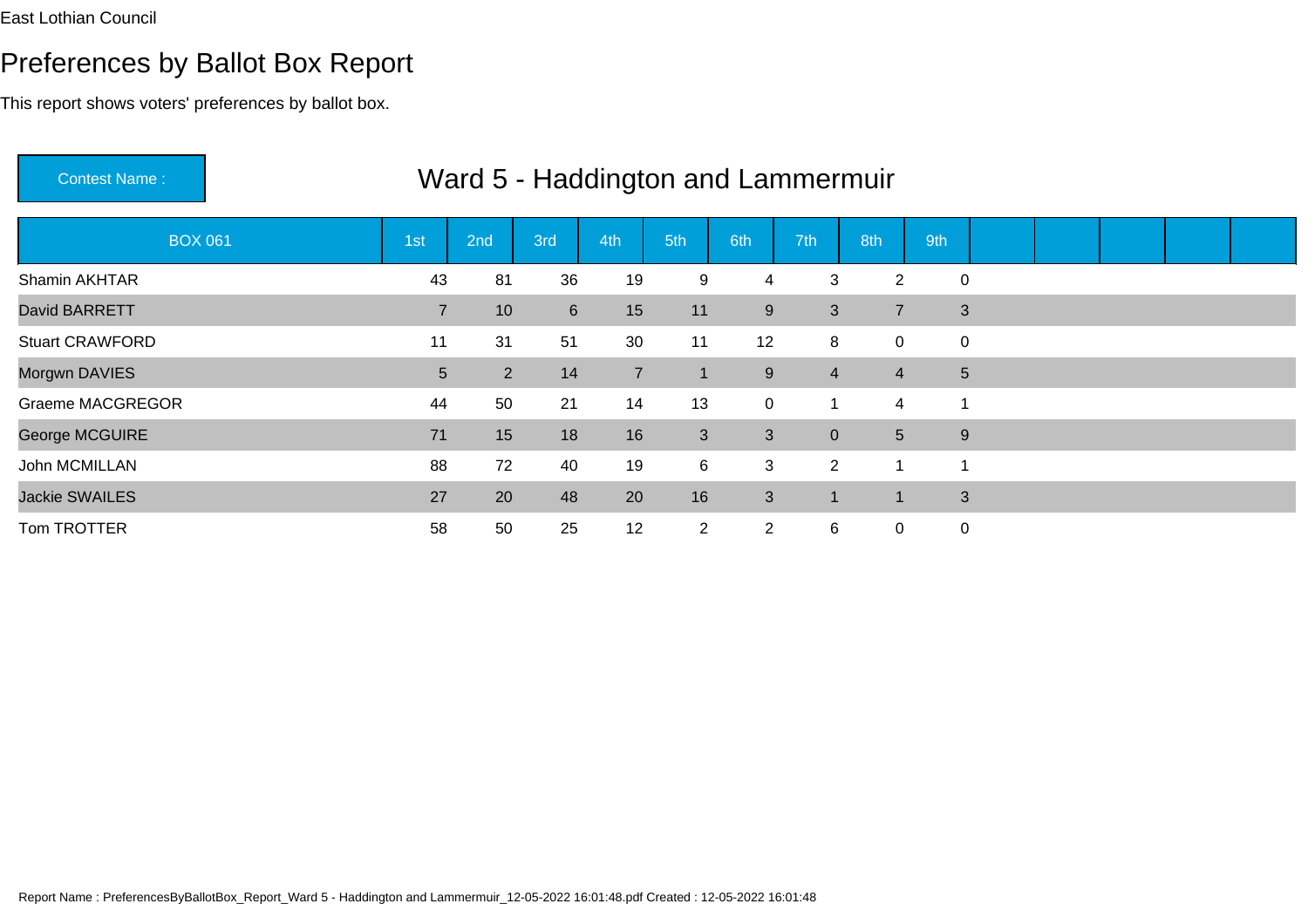## Preferences by Ballot Box Report

| <b>Contest Name:</b>   |                | Ward 5 - Haddington and Lammermuir |     |     |                |                |                |                |                          |  |  |  |
|------------------------|----------------|------------------------------------|-----|-----|----------------|----------------|----------------|----------------|--------------------------|--|--|--|
| <b>BOX 062</b>         | 1st            | 2nd                                | 3rd | 4th | 5th            | 6th            | 7th            | 8th            | 9th                      |  |  |  |
| Shamin AKHTAR          | 40             | 59                                 | 29  | 20  | 13             | 3              | 4              | $\overline{2}$ | $\mathbf 0$              |  |  |  |
| David BARRETT          | 2 <sup>1</sup> | 8                                  | 12  | 10  | 8              | $\overline{7}$ | $\overline{7}$ | $6^{\circ}$    | 3                        |  |  |  |
| <b>Stuart CRAWFORD</b> | 13             | 22                                 | 38  | 29  | 9              | 10             | 8              | 4              | $\overline{0}$           |  |  |  |
| Morgwn DAVIES          | $\overline{4}$ | $6\phantom{1}$                     | 8   | 6   | $\overline{4}$ | $\overline{2}$ | 5              | $\overline{4}$ | $\overline{7}$           |  |  |  |
| Graeme MACGREGOR       | 41             | 74                                 | 17  | 8   | 8              | 5              | 0              | $\mathbf 1$    | $\mathbf 0$              |  |  |  |
| George MCGUIRE         | 61             | 9                                  | 9   | 8   | $2^{\circ}$    | $2^{\circ}$    | 3              | $6^{\circ}$    | 10                       |  |  |  |
| John MCMILLAN          | 49             | 46                                 | 45  | 28  | 8              | $\overline{4}$ | 0              | 1              | -1                       |  |  |  |
| <b>Jackie SWAILES</b>  | 27             | 17                                 | 43  | 15  | 11             | $\overline{7}$ | 1.             | $\overline{0}$ | $\overline{2}$           |  |  |  |
| Tom TROTTER            | 72             | 45                                 | 31  | 12  | $\overline{5}$ | $\overline{4}$ | $\overline{2}$ | $\overline{1}$ | $\overline{\phantom{a}}$ |  |  |  |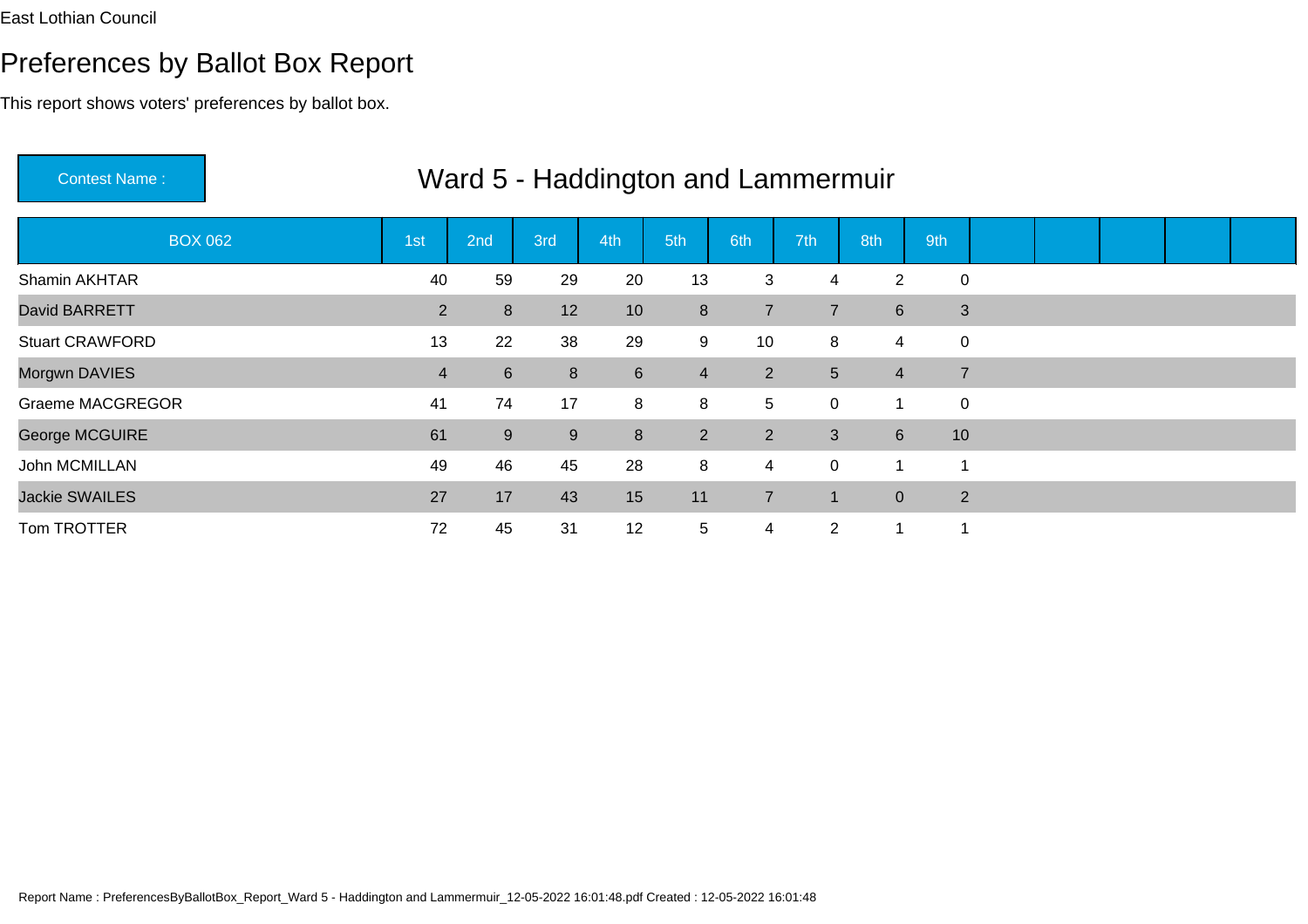This report shows voters' preferences by ballot box.

| Contest Name:           |                 | Ward 5 - Haddington and Lammermuir |                |                |                |                |             |                |                |                |  |  |
|-------------------------|-----------------|------------------------------------|----------------|----------------|----------------|----------------|-------------|----------------|----------------|----------------|--|--|
| <b>BOX 063</b>          | 1 <sub>st</sub> | 2nd                                | 3rd            | 4th            | 5th            | 6th            | 7th         | 8th            | 9th            |                |  |  |
| Shamin AKHTAR           | 40              | 70                                 | 36             | 28             | 16             | 3              | 0           | 0              | $\mathbf 0$    |                |  |  |
| David BARRETT           | $6\phantom{1}$  | 21                                 | 12             | 18             | 8              | $\overline{2}$ | 10          | 5 <sup>5</sup> | $\mathbf 1$    |                |  |  |
| <b>Stuart CRAWFORD</b>  | 11              | 38                                 | 46             | 20             | 12             | 14             | 5           | 1              | $\mathbf 0$    |                |  |  |
| Morgwn DAVIES           |                 | $\overline{2}$                     | 3 <sup>1</sup> | 5 <sup>5</sup> | $\pmb{0}$      | 8              | 8           | $\overline{7}$ |                | 5              |  |  |
| <b>Graeme MACGREGOR</b> | 38              | 63                                 | 19             | 10             | 6              | 1              | 0           | 8              |                | $\overline{2}$ |  |  |
| George MCGUIRE          | 74              | 13                                 | 14             | 3              | 2 <sup>1</sup> | $\overline{2}$ | 1           | $\overline{4}$ | 12             |                |  |  |
| John MCMILLAN           | 71              | 50                                 | 38             | 31             | 11             | 3              | $\mathbf 0$ | $\mathbf 0$    |                | 0              |  |  |
| <b>Jackie SWAILES</b>   | 35              | 18                                 | 58             | 15             | 11             | $\overline{7}$ | 4           | $\overline{0}$ |                | $\mathbf{0}$   |  |  |
| Tom TROTTER             | 54              | 41                                 | 23             | 14             | 6              | $\overline{2}$ | 3           | $\overline{2}$ | $\overline{7}$ |                |  |  |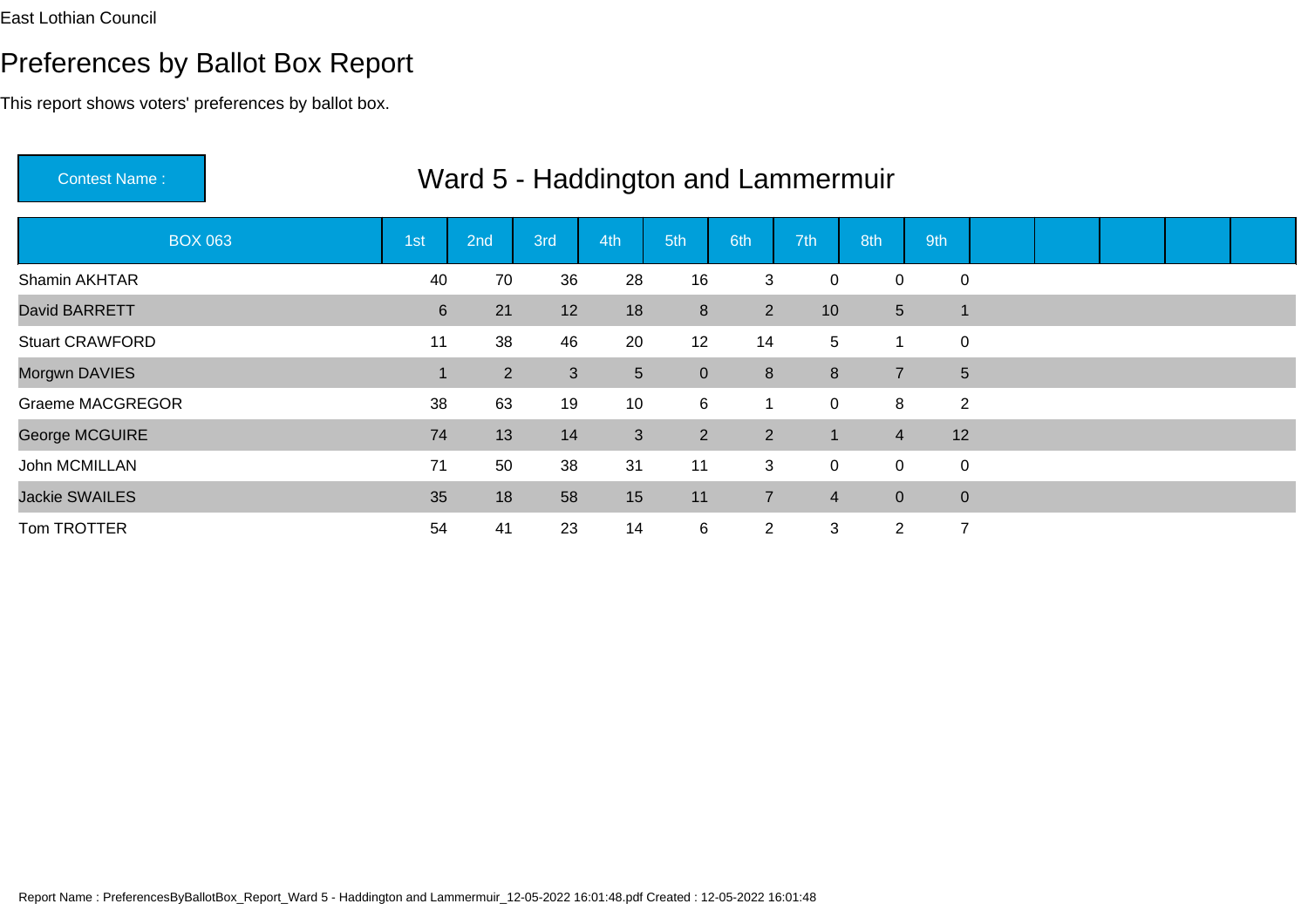This report shows voters' preferences by ballot box.

| <b>Contest Name:</b>    |     |     | Ward 5 - Haddington and Lammermuir |                  |                  |                |                |                |              |             |  |  |
|-------------------------|-----|-----|------------------------------------|------------------|------------------|----------------|----------------|----------------|--------------|-------------|--|--|
| BOX 065, 064            | 1st | 2nd | 3rd                                | 4th              | 5th              | 6th            | 7th            | 8th            | 9th          |             |  |  |
| Shamin AKHTAR           | 35  | 33  | 18                                 | 14               | $\overline{4}$   | $\overline{2}$ | 3              | 0              |              |             |  |  |
| David BARRETT           | 8   | 11  | 9                                  | 10               | $6 \overline{6}$ | 1              | 2 <sup>1</sup> | $\overline{4}$ | $\mathbf{0}$ |             |  |  |
| <b>Stuart CRAWFORD</b>  | 14  | 21  | 25                                 | 15               | 5 <sup>5</sup>   | 6              | 3              | 1              | $\mathbf 0$  |             |  |  |
| Morgwn DAVIES           | 5   |     | $\mathbf{3}$                       | $\overline{4}$   | $\overline{2}$   | 3              | $2^{\circ}$    | 1              | $\mathbf 0$  |             |  |  |
| <b>Graeme MACGREGOR</b> | 24  | 38  | 9                                  | $2^{\circ}$      | 10               | 1              | 0              | $\mathbf{2}$   |              | $\mathbf 0$ |  |  |
| George MCGUIRE          | 59  | 17  | $6\overline{6}$                    | $\overline{4}$   | $\overline{0}$   | 1              | $\overline{0}$ | $\overline{0}$ |              | 8           |  |  |
| John MCMILLAN           | 28  | 36  | 26                                 | 12               | $5\overline{)}$  | $\pmb{0}$      | $\mathbf 0$    | $2^{\circ}$    |              | $\mathbf 0$ |  |  |
| <b>Jackie SWAILES</b>   | 25  | 12  | 36                                 | $\boldsymbol{9}$ | $6 \overline{6}$ | 3              | $\blacksquare$ |                |              |             |  |  |
| Tom TROTTER             | 32  | 30  | 20                                 | 11               | 1                | 0              |                | $\mathbf{0}$   |              |             |  |  |

Report Name : PreferencesByBallotBox\_Report\_Ward 5 - Haddington and Lammermuir\_12-05-2022 16:01:48.pdf Created : 12-05-2022 16:01:48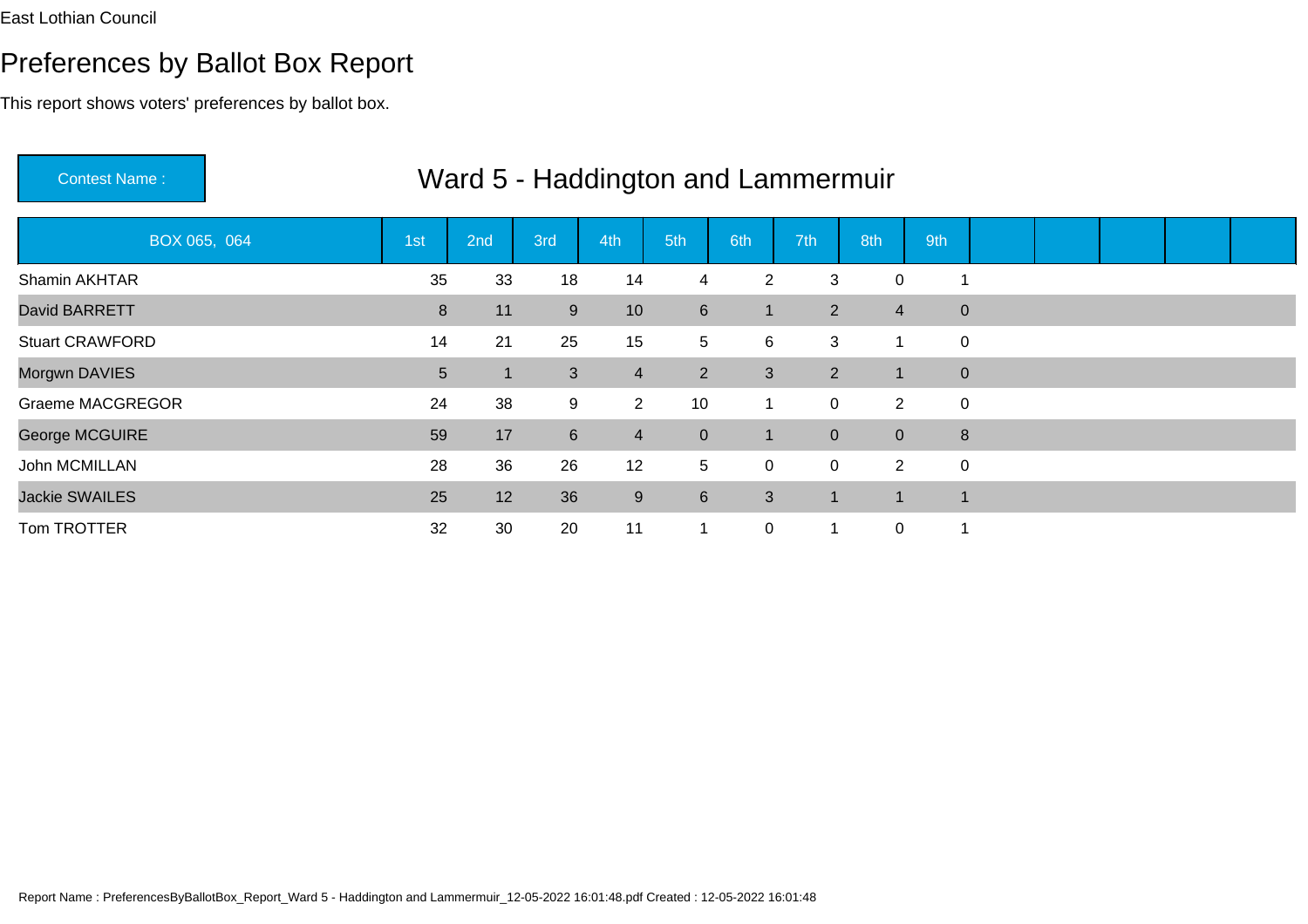| <b>Contest Name:</b>    |                | Ward 5 - Haddington and Lammermuir |     |                |                |                |                |                |             |  |  |  |
|-------------------------|----------------|------------------------------------|-----|----------------|----------------|----------------|----------------|----------------|-------------|--|--|--|
| BOX 066, 067            | 1st            | 2nd                                | 3rd | 4th            | 5th            | 6th            | 7th            | 8th            | 9th         |  |  |  |
| Shamin AKHTAR           | 90             | 67                                 | 36  | 21             | 20             | 4              | 4              |                | $\mathbf 0$ |  |  |  |
| David BARRETT           | 10             | 16                                 | 22  | 22             | 16             | 10             | $\overline{7}$ | $\overline{4}$ | 3           |  |  |  |
| <b>Stuart CRAWFORD</b>  | 38             | 49                                 | 50  | 32             | 13             | 10             | 9              | 3              | $\mathbf 0$ |  |  |  |
| Morgwn DAVIES           | $\overline{4}$ | $6 \overline{6}$                   | 9   | $9\,$          | 3              | $6\phantom{1}$ | $2^{\circ}$    | 12             | 8           |  |  |  |
| <b>Graeme MACGREGOR</b> | 40             | 53                                 | 28  | 14             | 5              | 3              | $\overline{7}$ | 5              | 2           |  |  |  |
| George MCGUIRE          | 115            | 27                                 | 25  | $\overline{7}$ | $6\phantom{1}$ | $\overline{2}$ | $2^{\circ}$    | 5 <sup>5</sup> | 18          |  |  |  |
| John MCMILLAN           | 57             | 101                                | 51  | 31             | $\overline{7}$ | $\overline{7}$ | 3              | $\overline{2}$ | -1          |  |  |  |
| <b>Jackie SWAILES</b>   | 41             | 34                                 | 57  | 18             | 14             | $6\phantom{1}$ | 4              | 1              | -1          |  |  |  |
| Tom TROTTER             | 49             | 44                                 | 38  | 18             | 11             | $\overline{4}$ | 1              | 5 <sup>5</sup> | 5           |  |  |  |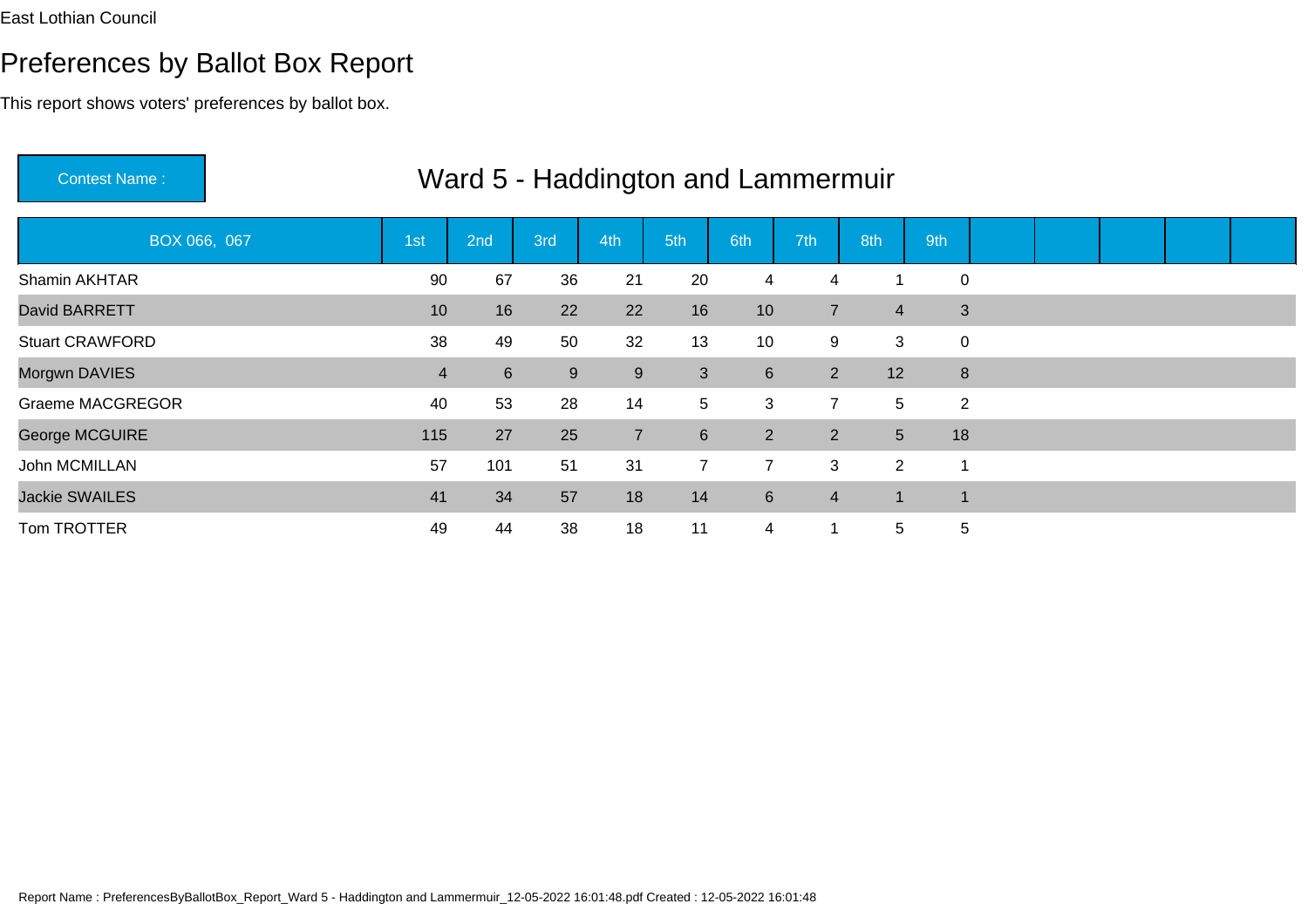## Preferences by Ballot Box Report

This report shows voters' preferences by ballot box.

| <b>BOX 068</b>          | 1st | 2nd            | 3rd | 4th            | 5th            | 6th             | 7th            | 8th                              | 9th                      |  |  |  |
|-------------------------|-----|----------------|-----|----------------|----------------|-----------------|----------------|----------------------------------|--------------------------|--|--|--|
| Shamin AKHTAR           | 144 | 37             | 26  | 13             | 4              | 5               |                | $\overline{2}$                   | $\mathbf 0$              |  |  |  |
| David BARRETT           |     | 3              | 9   | 10             | 11             | $5\overline{)}$ | $\overline{4}$ | 5 <sup>5</sup>                   | 3                        |  |  |  |
| <b>Stuart CRAWFORD</b>  | 6   | 13             | 23  | 19             | 13             | 8               | 4              | 3                                | $\mathbf 0$              |  |  |  |
| Morgwn DAVIES           |     | 3              | 10  | $\bf 8$        | $\overline{4}$ | $\sqrt{5}$      |                | 5 <sup>5</sup><br>5 <sup>5</sup> | 5                        |  |  |  |
| <b>Graeme MACGREGOR</b> | 54  | 42             | 13  | $\sqrt{5}$     | $\overline{2}$ | $\mathbf{3}$    |                | 3<br>3                           | $\overline{2}$           |  |  |  |
| <b>George MCGUIRE</b>   | 32  | 13             | 22  | $\overline{7}$ | $\overline{4}$ | 2 <sup>1</sup>  | $\mathbf 1$    | 3 <sup>2</sup>                   | 12                       |  |  |  |
| John MCMILLAN           | 20  | 120            | 36  | 14             | 11             | 1               | 5              | 1                                | $\mathbf 0$              |  |  |  |
| <b>Jackie SWAILES</b>   | 10  | $\overline{7}$ | 36  | 12             | 3              | $6 \,$          | $\overline{4}$ | $\overline{2}$                   | $\overline{\phantom{a}}$ |  |  |  |
| Tom TROTTER             | 30  | 45             | 13  | 13             | $\overline{2}$ | $\overline{2}$  | 5              | 4                                | $\overline{2}$           |  |  |  |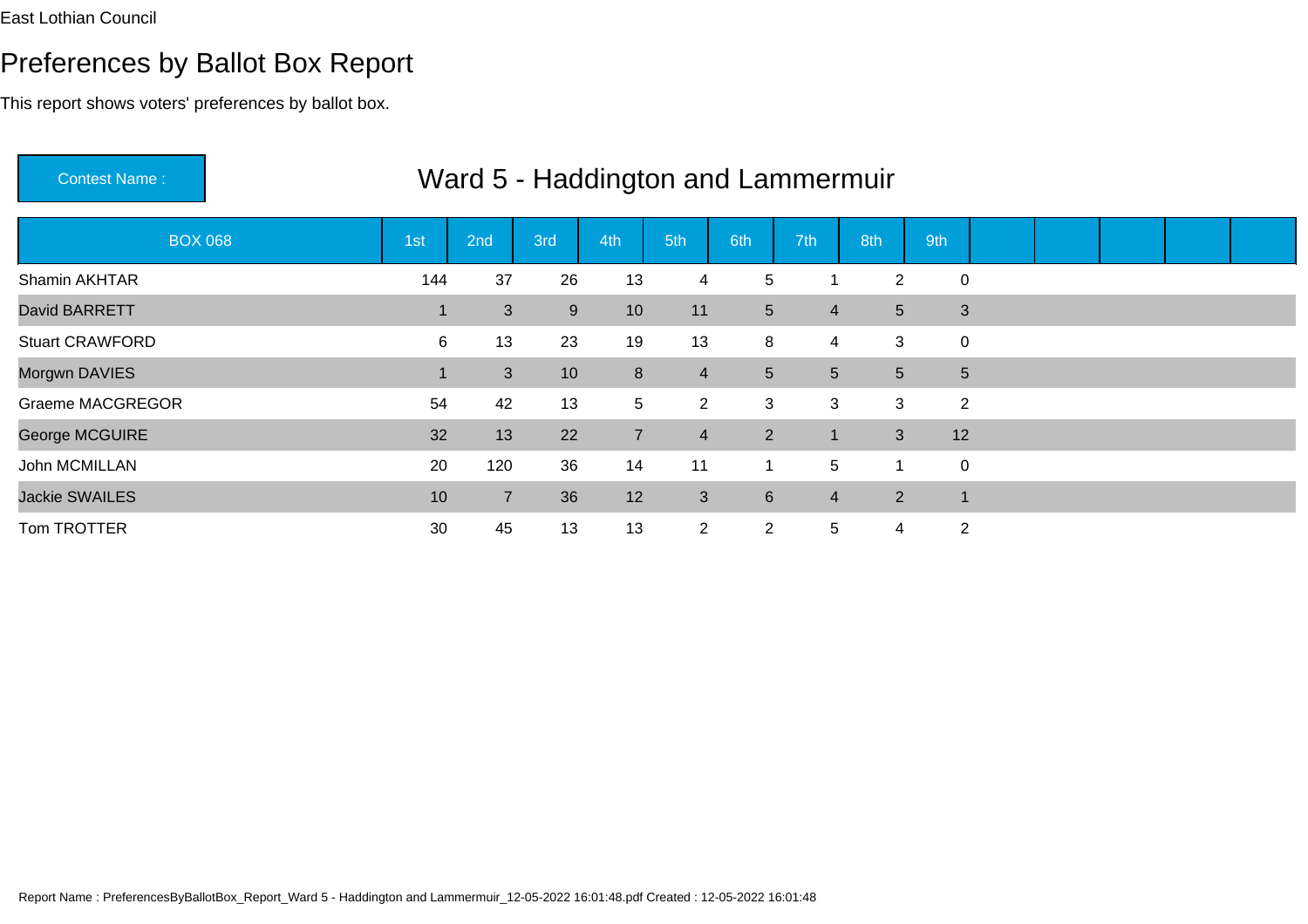## Preferences by Ballot Box Report

This report shows voters' preferences by ballot box.

| <b>BOX 069</b>         | 1st            | 2nd             | 3rd             | 4th              | 5th             | 6th            | 7th            | 8th                     | 9th                          |                |  |  |
|------------------------|----------------|-----------------|-----------------|------------------|-----------------|----------------|----------------|-------------------------|------------------------------|----------------|--|--|
| Shamin AKHTAR          | 131            | 30              | 22              | 14               | $5\phantom{.0}$ | $\mathbf{3}$   | $\overline{2}$ |                         | $\overline{2}$<br>-1         |                |  |  |
| David BARRETT          | $\overline{2}$ | 10 <sup>°</sup> | 10 <sup>°</sup> | $\overline{7}$   | 8               | $\overline{4}$ | 4              | $\overline{7}$          |                              | $\overline{2}$ |  |  |
| <b>Stuart CRAWFORD</b> | $\overline{7}$ | 16              | 31              | 15               | 8               | 13             | 5              |                         | $\overline{2}$<br>-1         |                |  |  |
| Morgwn DAVIES          | 3              | $\overline{0}$  | 13              | $\boldsymbol{9}$ | $\mathbf{1}$    | $\overline{7}$ | $\overline{4}$ |                         | $\overline{2}$               | $\overline{4}$ |  |  |
| Graeme MACGREGOR       | 63             | 28              | 13              | 9                | $\mathbf{1}$    | 1              |                | $\overline{2}$          | 5 <sup>5</sup>               | $\mathbf 0$    |  |  |
| George MCGUIRE         | 30             | $5\overline{)}$ | 11              | 5 <sup>5</sup>   | $\overline{4}$  | $\mathbf{1}$   | 5 <sup>5</sup> |                         | 12<br>3 <sup>1</sup>         |                |  |  |
| John MCMILLAN          | 13             | 108             | 26              | 14               | 9               | $6\phantom{.}$ | 3              |                         | 3<br>$\overline{\mathbf{1}}$ |                |  |  |
| <b>Jackie SWAILES</b>  | 15             | 16              | 43              | 14               | $\overline{7}$  | 3              | 3              | $\overline{\mathbf{A}}$ | $\mathbf 1$                  |                |  |  |
| Tom TROTTER            | 18             | 56              | 16              | 8                | 10              | 1              | $\overline{2}$ |                         | 3                            | 4              |  |  |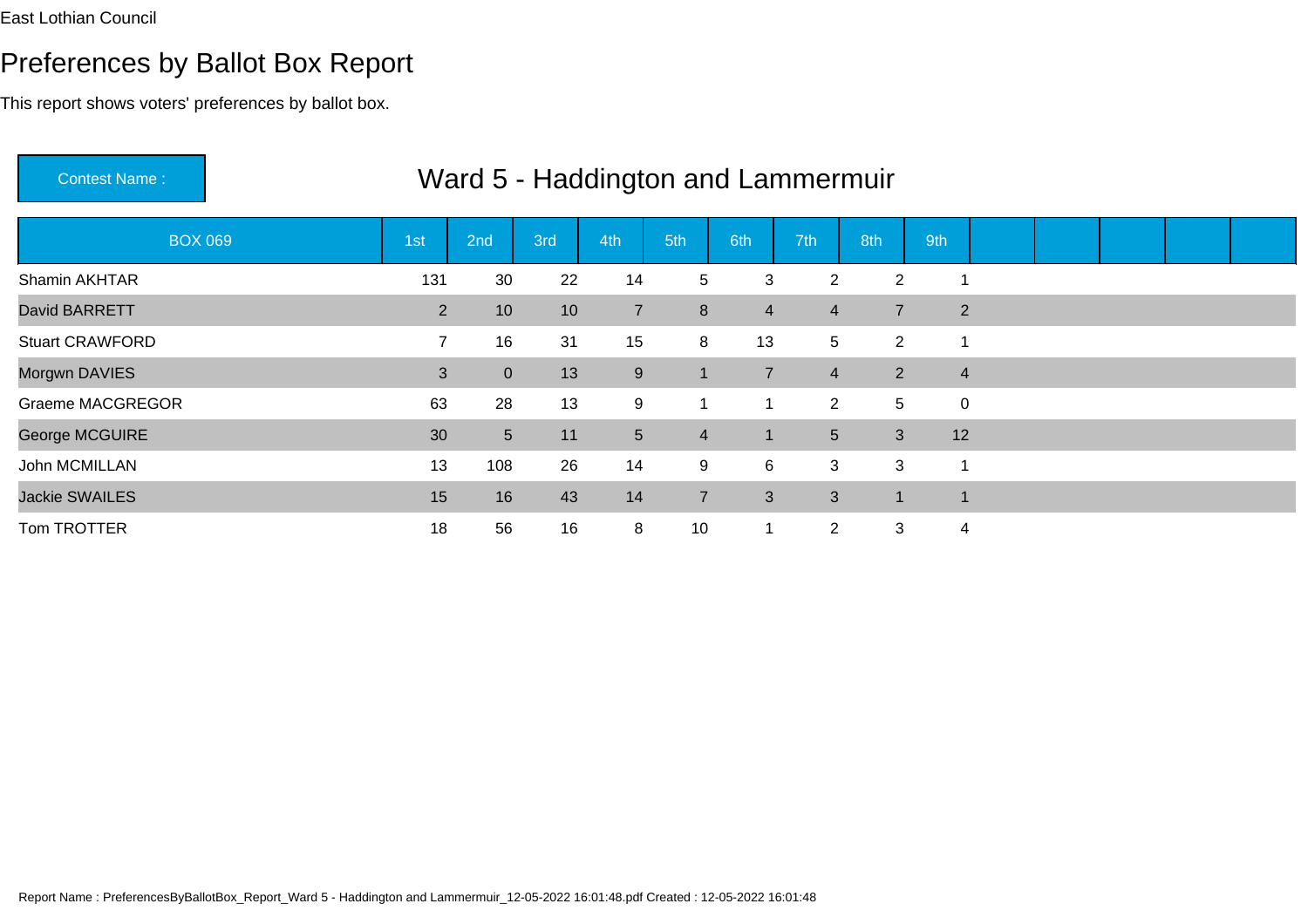## Preferences by Ballot Box Report

This report shows voters' preferences by ballot box.

|                         |                 |     |                 | $\checkmark$ |                |                 |                |                |                 |  |  |  |
|-------------------------|-----------------|-----|-----------------|--------------|----------------|-----------------|----------------|----------------|-----------------|--|--|--|
| <b>BOX 070</b>          | 1st             | 2nd | 3rd             | 4th          | 5th            | 6th             | 7th            | 8th            | 9th             |  |  |  |
| Shamin AKHTAR           | 151             | 34  | 38              | 10           | $\overline{2}$ | 3               | 4              | -4             |                 |  |  |  |
| David BARRETT           | $\overline{4}$  | 13  | 19              | 11           | 17             | $\overline{4}$  | 10             | 3              | $5\phantom{.0}$ |  |  |  |
| <b>Stuart CRAWFORD</b>  | 14              | 27  | 39              | 22           | 17             | 11              | 6              | $2^{\circ}$    | $\mathbf 0$     |  |  |  |
| Morgwn DAVIES           | $5\phantom{.0}$ |     | 8               | $9\,$        | 1              | $6\phantom{1}$  | 5 <sup>5</sup> | 12             | 11              |  |  |  |
| <b>Graeme MACGREGOR</b> | 38              | 36  | 23              | 16           | 5              | $\overline{4}$  | 4              | $\overline{2}$ | $\overline{2}$  |  |  |  |
| George MCGUIRE          | 57              | 19  | 10 <sup>°</sup> | 8            | 3              | $5\phantom{.0}$ | $\overline{0}$ | 10             | 11              |  |  |  |
| John MCMILLAN           | 11              | 101 | 32              | 22           | 15             | $\overline{7}$  | 5              | 3              | $\mathbf 0$     |  |  |  |
| <b>Jackie SWAILES</b>   | 25              | 37  | 51              | 20           | $\overline{7}$ | $\overline{4}$  | 5 <sup>5</sup> | $\overline{0}$ | $\mathbf 1$     |  |  |  |
| Tom TROTTER             | 24              | 35  | 24              | 16           | 5              | 8               | 3              | 3              |                 |  |  |  |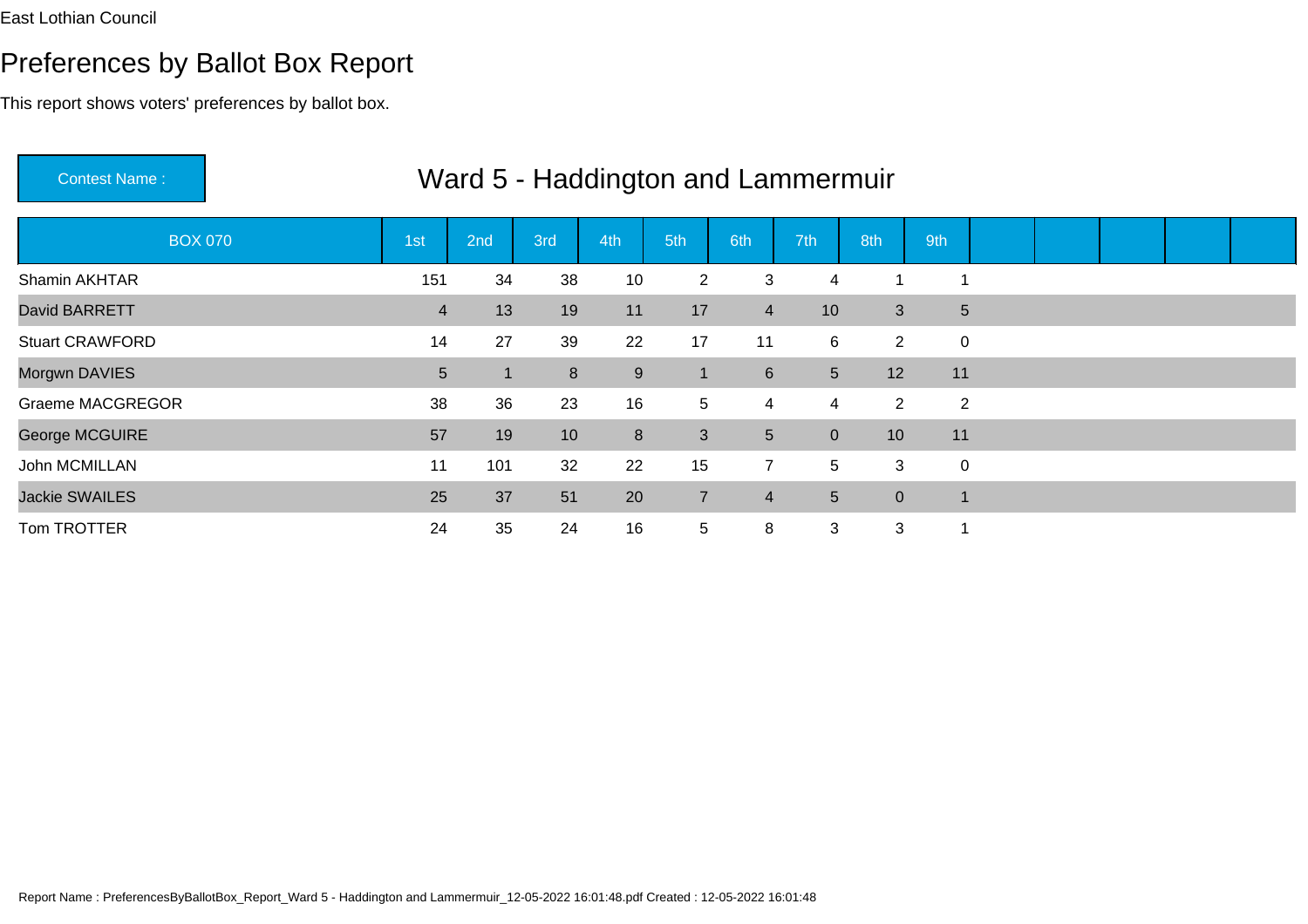## Preferences by Ballot Box Report

| <b>Contest Name:</b>    |                | Ward 5 - Haddington and Lammermuir |                |                |                 |                 |                |                |                |  |  |  |
|-------------------------|----------------|------------------------------------|----------------|----------------|-----------------|-----------------|----------------|----------------|----------------|--|--|--|
| <b>BOX 071</b>          | 1st            | 2nd                                | 3rd            | 4th            | 5th             | 6th             | 7th            | 8th            | 9th            |  |  |  |
| Shamin AKHTAR           | 118            | 40                                 | 20             | 13             | 6               | $\overline{2}$  |                | $\mathbf 0$    | 0              |  |  |  |
| David BARRETT           | 3              | 8                                  | 10             | 12             | 10              | 5 <sup>5</sup>  | $5\phantom{.}$ | $\mathbf{1}$   | $\overline{2}$ |  |  |  |
| <b>Stuart CRAWFORD</b>  | 18             | 15                                 | 38             | 13             | 16              | $\overline{7}$  | 3              | 1              | $\mathbf 0$    |  |  |  |
| Morgwn DAVIES           | $\overline{4}$ |                                    | $\overline{7}$ | $\overline{4}$ | $\blacksquare$  | $\overline{4}$  | 3              | 8              | $\,6\,$        |  |  |  |
| <b>Graeme MACGREGOR</b> | 49             | 44                                 | 18             | $\overline{7}$ | 4               | $\overline{0}$  | 5              | 6              | 0              |  |  |  |
| George MCGUIRE          | 41             | 10 <sup>°</sup>                    | 13             | 8              | $5\overline{)}$ | 1               | 5 <sup>5</sup> | 5 <sup>5</sup> | $5\phantom{.}$ |  |  |  |
| John MCMILLAN           | 11             | 84                                 | 27             | 18             | 11              | $\overline{2}$  | 1              | 1              | $\pmb{0}$      |  |  |  |
| <b>Jackie SWAILES</b>   | 13             | 24                                 | 52             | 15             | 5 <sup>5</sup>  | $5\phantom{.0}$ | $\overline{2}$ | $\overline{0}$ | $\overline{2}$ |  |  |  |
| Tom TROTTER             | 33             | 45                                 | 22             | 15             |                 | 5               | $\mathbf 0$    | $\overline{2}$ | $\overline{7}$ |  |  |  |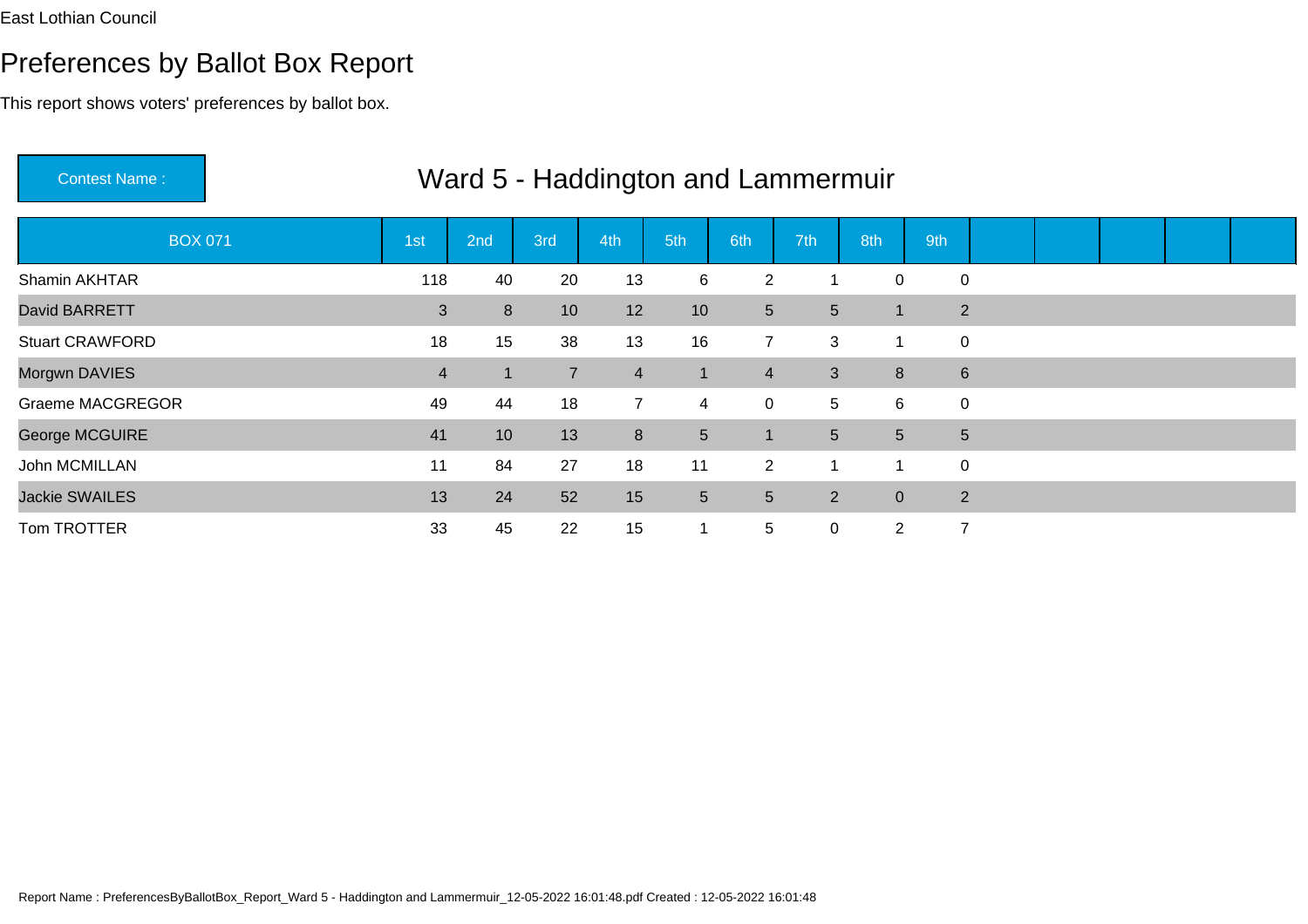This report shows voters' preferences by ballot box.

| <b>Contest Name:</b>    |                 |     | Ward 5 - Haddington and Lammermuir |     |                |                |                |                |     |                |  |  |
|-------------------------|-----------------|-----|------------------------------------|-----|----------------|----------------|----------------|----------------|-----|----------------|--|--|
| PVHL001                 | 1st             | 2nd | 3rd                                | 4th | 5th            | 6th            | 7th            | 8th            | 9th |                |  |  |
| Shamin AKHTAR           | 111             | 99  | 53                                 | 28  |                | 5              | 3              | 4              |     | 2              |  |  |
| David BARRETT           | $5\phantom{.0}$ | 24  | 27                                 | 22  | 15             | $6\phantom{1}$ | 5              | $\overline{7}$ |     | $\mathfrak{S}$ |  |  |
| <b>Stuart CRAWFORD</b>  | 41              | 55  | 64                                 | 33  | 19             | 9              | 5              | 3              |     | $\mathbf 0$    |  |  |
| Morgwn DAVIES           | $\overline{7}$  | 3   | 9                                  | 12  | 3              | $\overline{7}$ | $5\phantom{.}$ | 9              |     | $6\phantom{1}$ |  |  |
| <b>Graeme MACGREGOR</b> | 46              | 92  | 19                                 | 6   | 8              | 8              | 4              | $\overline{7}$ |     |                |  |  |
| George MCGUIRE          | 146             | 21  | 18                                 | 10  | $\overline{7}$ | $\mathbf{3}$   | $\overline{7}$ | $\mathbf{1}$   | 15  |                |  |  |
| John MCMILLAN           | 100             | 125 | 56                                 | 26  | 10             | $2^{\circ}$    | $\overline{7}$ | $\overline{2}$ | -1  |                |  |  |
| <b>Jackie SWAILES</b>   | 30              | 22  | 64                                 | 20  | 12             | 10             | 5              |                |     | $\mathfrak{S}$ |  |  |
| Tom TROTTER             | 88              | 50  | 31                                 | 8   | 8              | $\overline{2}$ | $\mathbf 1$    | 5              |     | 6              |  |  |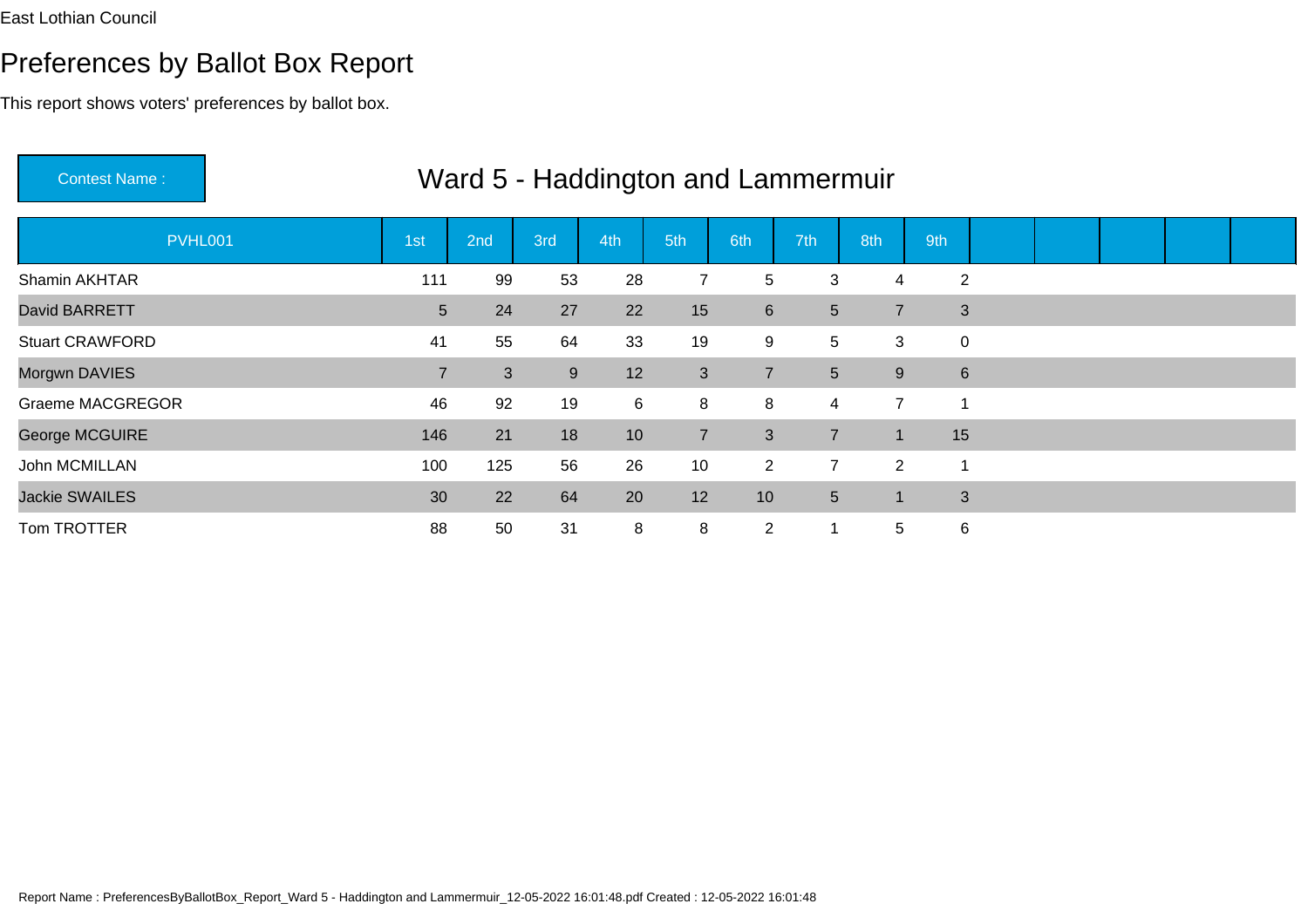This report shows voters' preferences by ballot box.

| <b>Contest Name:</b>    | Ward 5 - Haddington and Lammermuir |     |     |     |                  |                 |                  |                |                |  |  |  |  |  |
|-------------------------|------------------------------------|-----|-----|-----|------------------|-----------------|------------------|----------------|----------------|--|--|--|--|--|
| <b>PVHL002</b>          | 1st                                | 2nd | 3rd | 4th | 5th              | 6th             | 7th              | 8th            | 9th            |  |  |  |  |  |
| Shamin AKHTAR           | 112                                | 84  | 59  | 26  | 14               | 6               | 3                | 3              | $\mathbf 0$    |  |  |  |  |  |
| David BARRETT           | 13                                 | 20  | 19  | 17  | 14               | $2^{\circ}$     | 10               | 5 <sup>5</sup> | $\overline{4}$ |  |  |  |  |  |
| <b>Stuart CRAWFORD</b>  | 48                                 | 69  | 62  | 35  | 6                | 12              | 4                | 3              | -1             |  |  |  |  |  |
| Morgwn DAVIES           | 9                                  | 3   | 13  | 9   | $\mathbf 1$      | $6\phantom{1}$  | $6 \overline{6}$ | 5 <sup>5</sup> | $6\phantom{1}$ |  |  |  |  |  |
| <b>Graeme MACGREGOR</b> | 62                                 | 87  | 27  | 15  | 6                | 1               | $\overline{2}$   | 3              | 2              |  |  |  |  |  |
| George MCGUIRE          | 117                                | 38  | 26  | 9   | $6 \overline{6}$ | $\mathbf{1}$    | 3                | 5 <sup>5</sup> | 12             |  |  |  |  |  |
| John MCMILLAN           | 92                                 | 103 | 64  | 30  | 16               | $\overline{7}$  | 1                |                |                |  |  |  |  |  |
| <b>Jackie SWAILES</b>   | 45                                 | 30  | 82  | 37  | $9\,$            | $6\phantom{1}6$ | 3                | $2^{\circ}$    | -1             |  |  |  |  |  |
| Tom TROTTER             | 81                                 | 72  | 39  | 22  | $\overline{4}$   | 6               | $\overline{2}$   | 3              | $\overline{2}$ |  |  |  |  |  |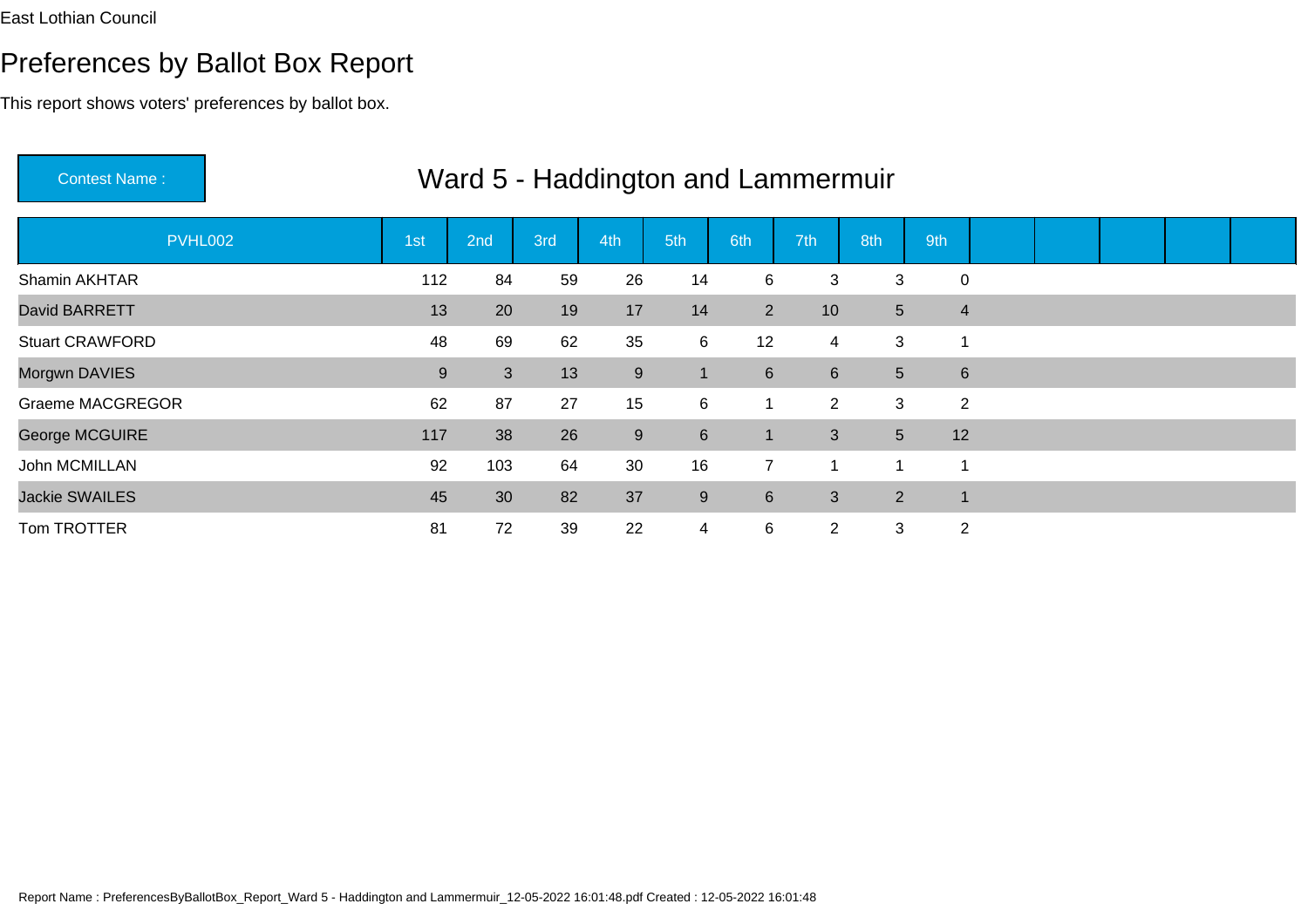## Preferences by Ballot Box Report

This report shows voters' preferences by ballot box.

|                         | <u>vvalu J - Haudington and Lamnemmun</u> |     |     |     |                |                |                  |                 |                |              |  |  |  |  |  |
|-------------------------|-------------------------------------------|-----|-----|-----|----------------|----------------|------------------|-----------------|----------------|--------------|--|--|--|--|--|
| PVHL003                 | 1st                                       | 2nd | 3rd | 4th | 5th            | 6th            | 7th              | 8th             | 9th            |              |  |  |  |  |  |
| Shamin AKHTAR           | 110                                       | 116 | 64  | 29  | 15             | $\overline{4}$ |                  | 3               |                | $\mathbf 0$  |  |  |  |  |  |
| David BARRETT           | 12                                        | 29  | 29  | 22  | 12             | 9              | 5 <sup>5</sup>   | $6\overline{6}$ | $\overline{4}$ |              |  |  |  |  |  |
| <b>Stuart CRAWFORD</b>  | 31                                        | 59  | 82  | 40  | 14             | 15             | 3                | $\overline{2}$  |                | 2            |  |  |  |  |  |
| Morgwn DAVIES           | $\overline{4}$                            | 8   | 14  | 11  | $\overline{7}$ | 8              | 9                | $6\overline{6}$ | $\overline{7}$ |              |  |  |  |  |  |
| <b>Graeme MACGREGOR</b> | 69                                        | 86  | 21  | 12  | $\overline{7}$ | 3              | $\overline{7}$   | 9               | 3              |              |  |  |  |  |  |
| George MCGUIRE          | 158                                       | 21  | 33  | 11  | $\bf 8$        | $\overline{4}$ | 5                | 5 <sup>5</sup>  | 10             |              |  |  |  |  |  |
| John MCMILLAN           | 115                                       | 138 | 55  | 29  | 11             | $\overline{4}$ | 6                | $\mathbf{0}$    | $\mathbf 0$    |              |  |  |  |  |  |
| Jackie SWAILES          | 28                                        | 20  | 64  | 29  | 13             | 10             | $6 \overline{6}$ | 5 <sup>5</sup>  |                | $\mathbf{3}$ |  |  |  |  |  |
| Tom TROTTER             | 87                                        | 67  | 30  | 18  | $\overline{2}$ | $\overline{5}$ | 4                | $6\overline{6}$ | 10             |              |  |  |  |  |  |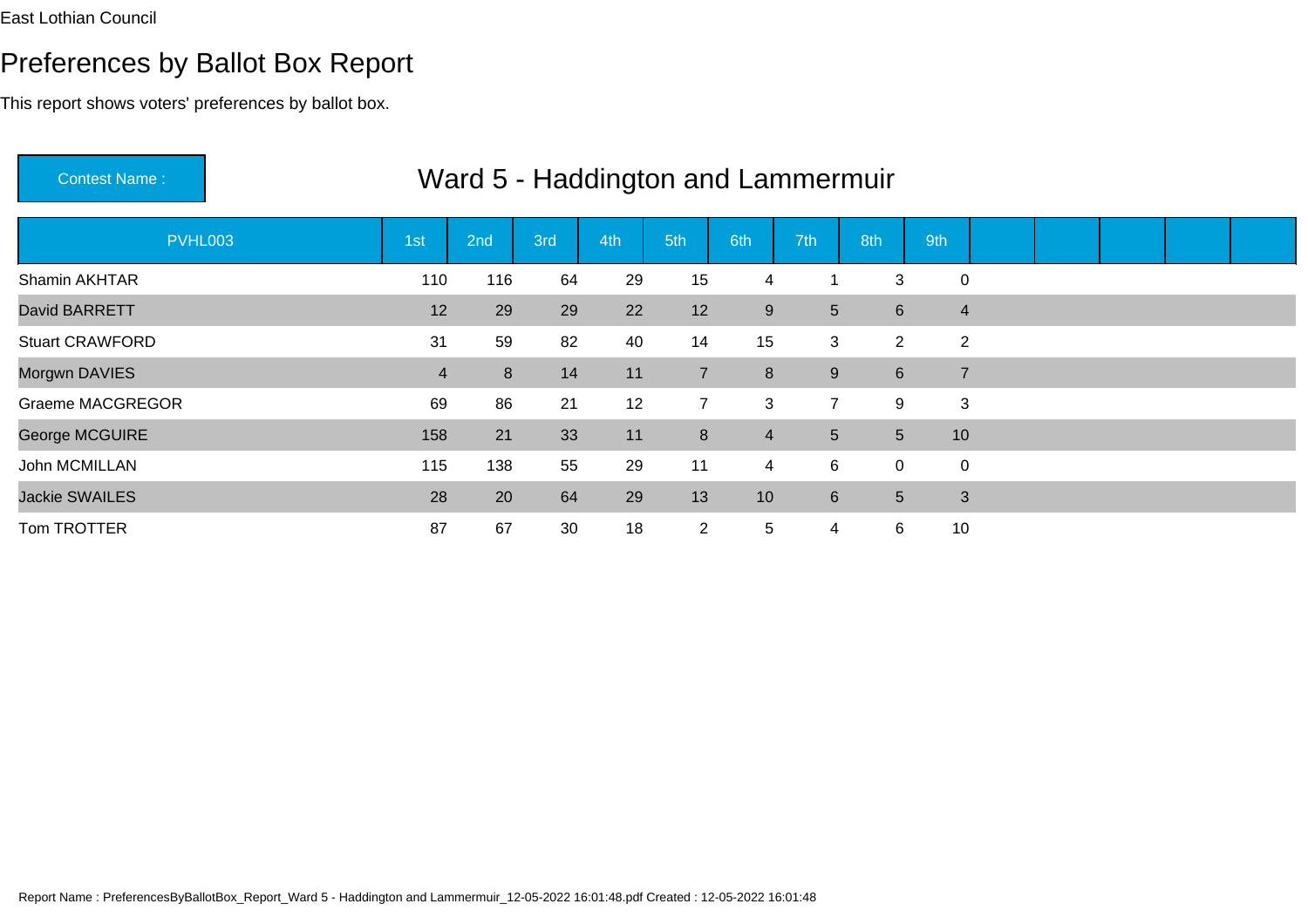This report shows voters' preferences by ballot box.

| <b>Contest Name:</b>    |                 | Ward 5 - Haddington and Lammermuir |     |     |                 |                |                |                 |                         |  |  |  |
|-------------------------|-----------------|------------------------------------|-----|-----|-----------------|----------------|----------------|-----------------|-------------------------|--|--|--|
| PVHL004                 | 1 <sub>st</sub> | 2nd                                | 3rd | 4th | 5th             | 6th            | 7th            | 8th             | 9th                     |  |  |  |
| Shamin AKHTAR           | 102             | 139                                | 63  | 41  | 8               | 4              | 4              | 3               | $\mathbf 0$             |  |  |  |
| David BARRETT           | $\overline{7}$  | 20                                 | 27  | 16  | 14              | $6\phantom{1}$ | 16             | 10 <sup>°</sup> | $\overline{5}$          |  |  |  |
| <b>Stuart CRAWFORD</b>  | 40              | 62                                 | 90  | 48  | 11              | 11             | $\overline{7}$ | 3               | $\overline{\mathbf{1}}$ |  |  |  |
| Morgwn DAVIES           | $\mathbf{3}$    | 3                                  | 8   | 9   | 3               | $\overline{7}$ | 10             | 11              | 13                      |  |  |  |
| <b>Graeme MACGREGOR</b> | 52              | 77                                 | 23  | 17  | 11              | 10             | 3              | 11              | 4                       |  |  |  |
| George MCGUIRE          | 172             | 27                                 | 26  | 18  | $5\overline{)}$ | $\overline{2}$ | $\overline{2}$ | 8               | 18                      |  |  |  |
| John MCMILLAN           | 138             | 142                                | 67  | 14  | 14              | 5              | $\overline{2}$ | 3               | -1                      |  |  |  |
| <b>Jackie SWAILES</b>   | 47              | 28                                 | 70  | 21  | 17              | 11             | $6\phantom{1}$ | $\overline{0}$  | -1                      |  |  |  |
| Tom TROTTER             | 81              | 56                                 | 38  | 19  | $\overline{4}$  | 6              | 6              | 3               | $\overline{7}$          |  |  |  |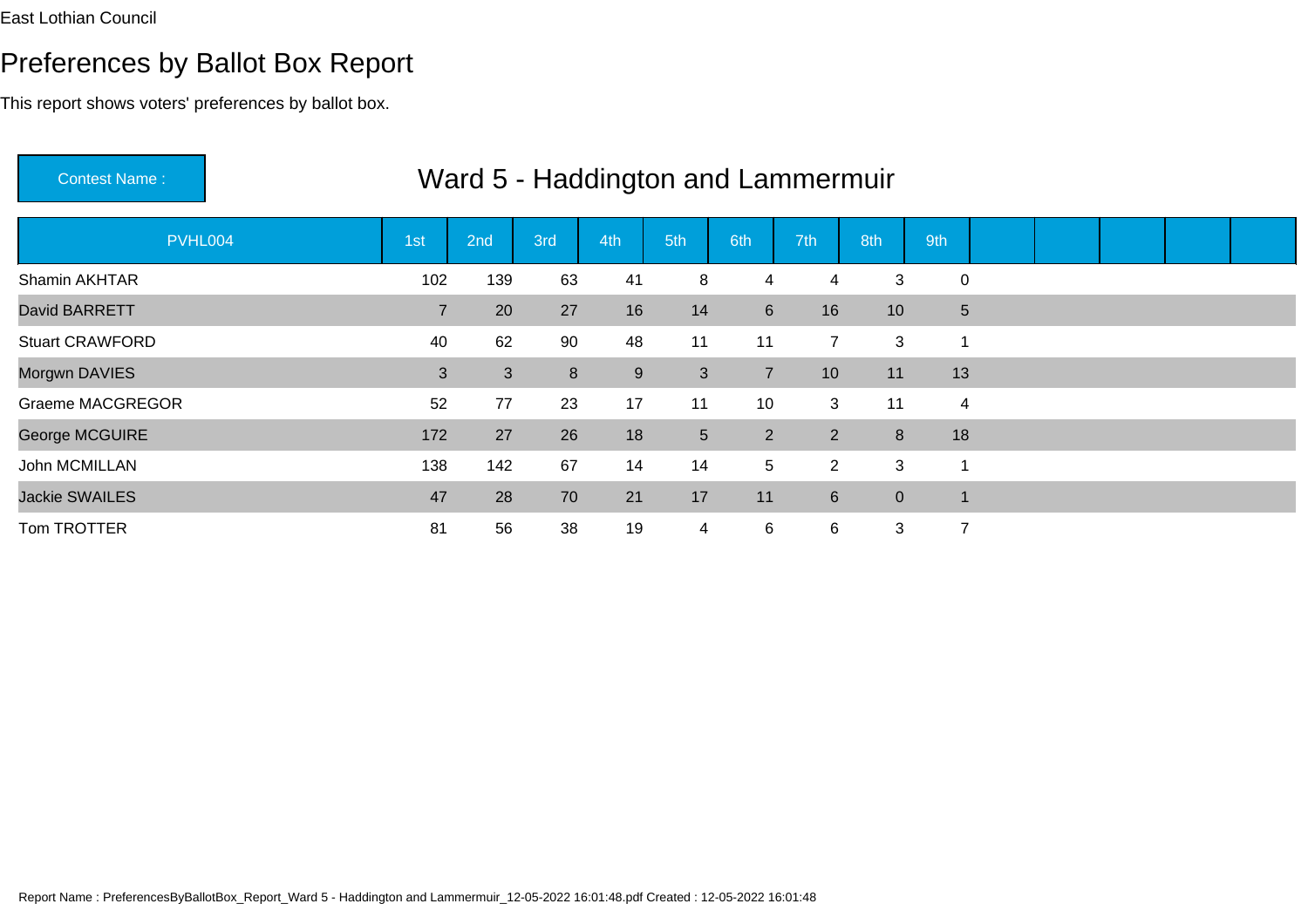## Preferences by Ballot Box Report

This report shows voters' preferences by ballot box.

|                         |                | $\mathbf{v}$ vuly v |                |                | <b>Experience Lating Contracts</b> |                 |                         |                |     |                |  |  |
|-------------------------|----------------|---------------------|----------------|----------------|------------------------------------|-----------------|-------------------------|----------------|-----|----------------|--|--|
| PVHL005                 | 1st            | 2nd                 | 3rd            | 4th            | 5th                                | 6th             | 7th                     | 8th            | 9th |                |  |  |
| Shamin AKHTAR           | 105            | 82                  | 66             | 29             | 9                                  | 5               |                         | $\overline{2}$ |     |                |  |  |
| David BARRETT           | $\overline{7}$ | 24                  | 29             | 17             | 9                                  | $\overline{7}$  | $\overline{7}$          | 8              |     | $\overline{4}$ |  |  |
| <b>Stuart CRAWFORD</b>  | 51             | 57                  | 60             | 30             | 13                                 | 10              | $\overline{7}$          | 3              |     | $\mathbf 0$    |  |  |
| Morgwn DAVIES           | $\overline{4}$ | 3                   | $\overline{7}$ | 10             | 3                                  | 9               | 8                       | $\overline{4}$ |     | 9              |  |  |
| <b>Graeme MACGREGOR</b> | 55             | 79                  | 27             | $\overline{7}$ | 3                                  | $\mathbf{3}$    | $\overline{\mathbf{4}}$ | 9              |     | 3              |  |  |
| George MCGUIRE          | 151            | 26                  | 26             | 11             | $\overline{2}$                     | $\overline{1}$  | 2 <sup>1</sup>          | 5 <sup>5</sup> | 12  |                |  |  |
| John MCMILLAN           | 84             | 123                 | 56             | 24             | 15                                 | 3               | 3                       |                |     | $\mathbf 0$    |  |  |
| <b>Jackie SWAILES</b>   | 29             | 32                  | 67             | 15             | 13                                 | $6\overline{6}$ | 3                       | $\mathbf{3}$   |     | 3              |  |  |
| Tom TROTTER             | 85             | 65                  | 18             | 13             | $\overline{4}$                     | 3               | 5                       | 4              |     | 5              |  |  |